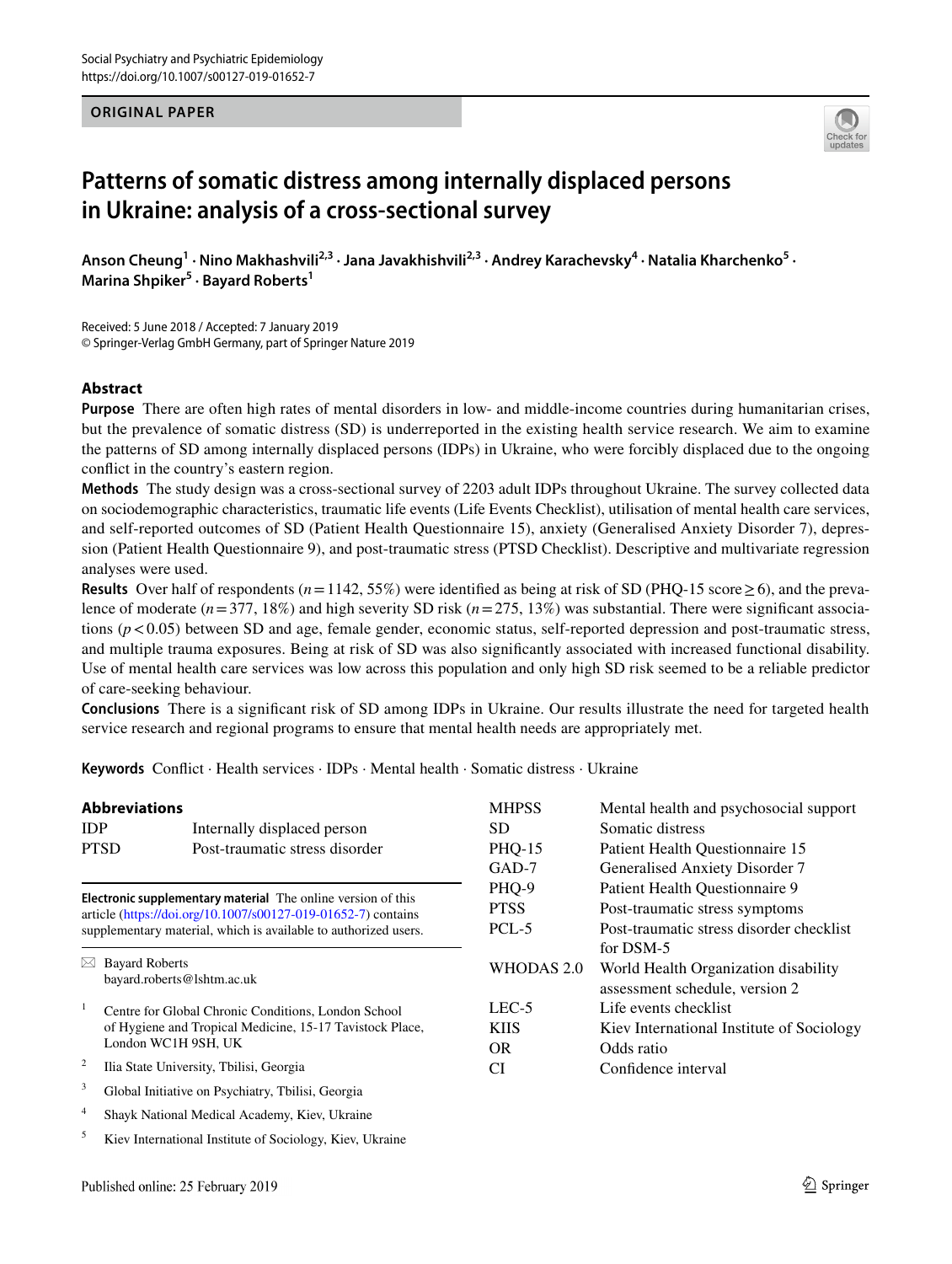Armed conflict between the Ukrainian military and pro-Russian factions has led to instability in the eastern part of Ukraine, which shares a border with Russia. As of April 2016, there were an estimated 1.77 million internally displaced persons (IDPs) in Ukraine who have been forcibly removed from their homes [[1](#page-7-0)]. Many of these IDPs have experienced high levels of exposure to violent and traumatic events, are currently living in temporary accommodation, have poor social support, and have low levels of employment [\[2](#page-7-1)]. All of these factors have been previously associated with poor mental health outcomes in post-conflict settings, increasing the risk of post-traumatic stress disorder (PTSD) and other common mental disorders such as anxiety and depression [[3](#page-7-2)[–5](#page-7-3)].

For crisis-affected populations currently living in Ukraine, there has been extremely limited qualitative research on the links between crisis-related adversity and mental health outcomes, with the majority of the published work in this area focusing on the Holodomor, a period of mass starvation between 1932 and 1933 that caused millions of deaths [[6\]](#page-7-4). Qualitative research has shown how the legacy of this famine defines collective trauma that continues to perpetuate emotions, "inner states of horror", and survival-driven coping strategies on an intergenerational basis [\[7,](#page-7-5) [8](#page-7-6)]. With respect to the current conflict in eastern Ukraine, evidence from a small qualitative study of internally displaced women and children has found that the armed conflict was reported as contributing to a "significant deterioration of perceived mental health" for most respondents, many of whom reporting experiencing anxiety, depression, and stress [\[9](#page-7-7)].

While PTSD, anxiety, and depression are more commonly researched among conflict-affected populations, a less-researched outcome is somatic distress (SD), which was previously classified under somatoform disorders, but it is now known as somatic symptom disorder under the DSM-5 [[10](#page-7-8), [11](#page-7-9)]. SD manifests as physical discomfort in the absence of a known underlying medical cause, producing symptoms such as insomnia or unexplained pain in the chest, limbs, or stomach. In addition to being burdensome for individuals, providing necessary treatment for the disorder often puts a strain on local health care services [[12–](#page-7-10)[14](#page-7-11)].

It is sometimes difficult to quantify SD as the types and meaning of somatic symptoms vary based on cultural beliefs and different health care contexts. In Ukraine, mental health is now recognized as playing an important role in overall well-being, although "attitudes toward people with mental illness can often be negative"  $[9, 15]$  $[9, 15]$  $[9, 15]$  $[9, 15]$ . Furthermore, somatic symptoms have not always been viewed through a biopsychosocial lens that recognizes the relationship between psychological stressors and physical ailments [[16](#page-7-13)]. Following the Chernobyl nuclear disaster in 1986, those suffering from somatic symptoms were "dismissed locally with diagnoses such as 'radiophobia' or vegetative dystonia" [[16](#page-7-13), [17\]](#page-7-14). Research on SD globally is further complicated by variation in the measurement of the disorder and a poor understanding of its pathophysiological mechanisms [\[18\]](#page-8-0). Despite these complexities, SD has been shown to be a valid construct from a cross-cultural perspective in studies conducted across low- and highincome settings [\[13,](#page-7-15) [19](#page-8-1)].

Risk factors for the development of SD include exposure to traumatic events, existing mental disorders, and socioeconomic deprivation, all of which are commonly elevated in conflict-affected populations. The importance of studying SD in traumatised populations has been highlighted, particularly from a transcultural perspective [[20](#page-8-2)]. Such work highlights how SD can be generated by trauma associations, arousal, and catastrophic events. Despite this, there have only been a limited number of studies on SD with conflict-affected populations, particularly in low- and middle-income countries where the vast majority of these populations reside. The existing evidence base for lowerincome regions includes a cross-sectional study conducted on civilian war survivors in Kosovo, a study on primary care patients in Bosnia and Herzegovina, and a cross-sectional survey of IDPs in the Republic of Georgia [[11,](#page-7-9) [21,](#page-8-3) [22](#page-8-4)].

Past research across all settings, albeit limited, suggests that the overall burden of SD is large among conflict-affected populations and that SD hinders daily functioning across varying demographics [[11,](#page-7-9) [23,](#page-8-5) [24](#page-8-6)]. A deeper understanding of the scope of this problem would be beneficial to key health system actors during efforts to provide required mental health and psychosocial support (MHPSS) services following humanitarian crises.

The overall aim of this study is to examine the patterns of SD among IDPs in Ukraine. The objectives are: (1) to describe the prevalence of SD risk; (2) to examine the association between SD risk and mental disorders, trauma exposure, and sociodemographic characteristics; (3) to describe trends in mental health care service utilisation for this population.

## **Methods**

## **Data collection**

Data were collected between March 2016 and May 2016 from a nationally representative sample of adult IDPs (excluding regions under the control of pro-Russian groups in eastern Ukraine) using a cross-sectional survey design.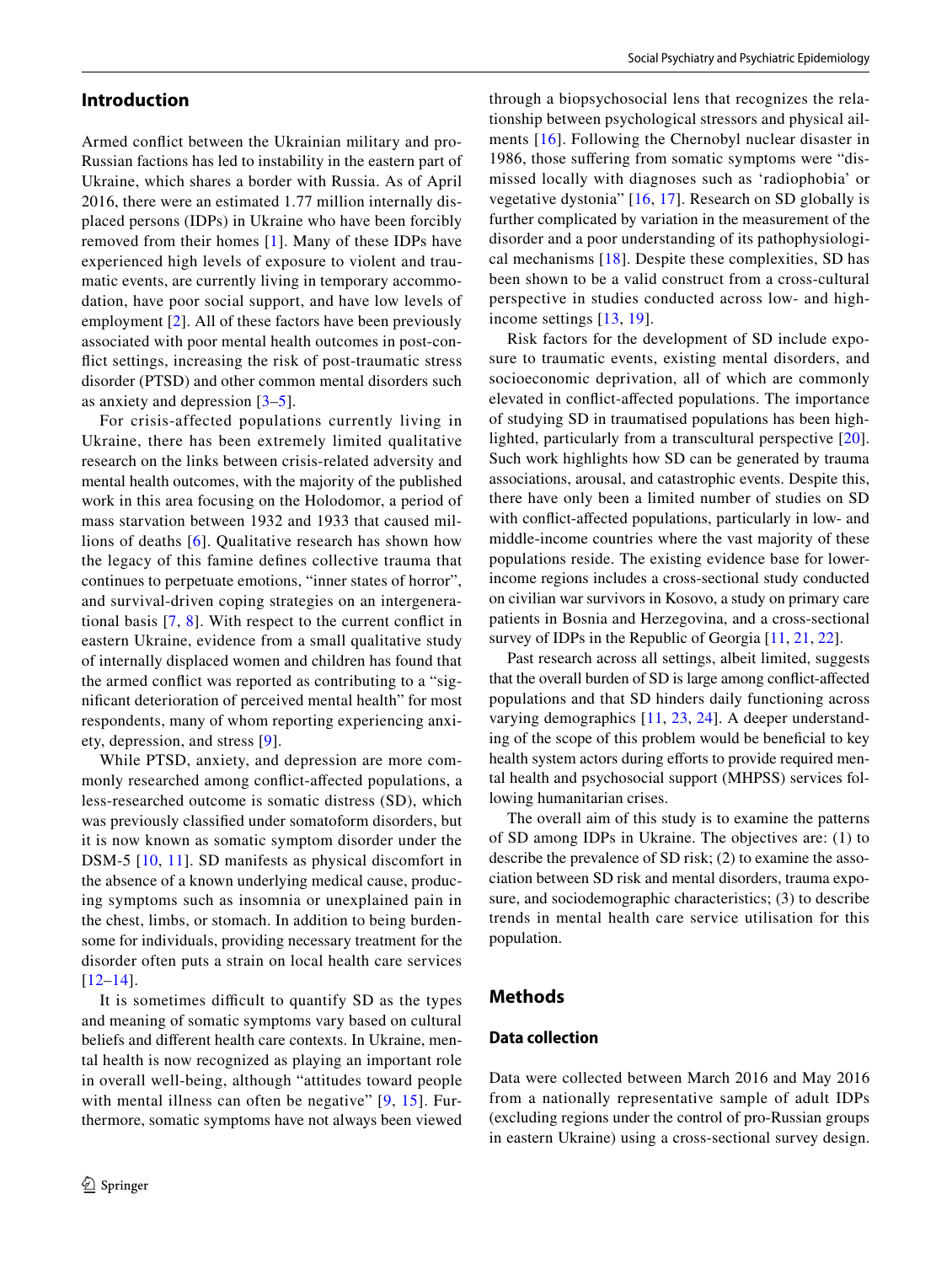Participants were included if they were aged 18 years or above at the time of the survey and confirmed by a screening question to have been displaced from their homes due to war or armed violence. Participants were excluded if they had severe intellectual or mental impairments using predefined criteria related to behaviour, communication, and understanding (for which data collectors received training). Participants were also excluded if they appeared to be under the influence of alcohol or drugs as determined by the above criteria for behaviour, communication, and understanding.

To accurately represent IDP populations throughout the country, time-location sampling was employed across 25 Ukrainian oblasts [\[25](#page-8-7), [26](#page-8-8)]. This probabilistic sampling technique was developed for hard-to-reach populations and is increasingly used with dispersed, forcibly displaced populations where traditional methods utilised for camp populations (such as cluster or straight random sampling) may no longer be employed. The method involves constructing time-location units representing likely dates, times, and locations where the target population can be interviewed [[12](#page-7-10)]. For this study, respondent sampling occurred at locations that IDPs commonly frequent, such as humanitarian aid distribution centres, IDP-specific hostels, non-governmental organizations, and state service centres. Overall, recruitment involved visits to over 121 different public locations in addition to private locations such as respondents' residences or workplaces.

## **Survey questionnaire and outcome measures**

The survey questionnaire was administered to study participants during an in-person interview. The main outcome was the presence of somatic symptoms measured using the Patient Health Questionnaire 15 (PHQ-15), which is an SD scale commonly administered across diverse settings [\[27](#page-8-9)]. The scoring followed the standard guidelines, with each of the 15 items receiving a score from 0 ("not bothered at all" or "not at all") to 2 ("bothered a lot" or "nearly every day") to generate a total score out of 30 points [\[28](#page-8-10)]. Respondents with a PHQ-15 score of 6 or more were considered at risk of SD [[11,](#page-7-9) [29\]](#page-8-11). Total SD scores were also used to categorise the potential severity of the disorder as minimal risk  $(0-4)$ , low risk (5–9), moderate risk (10–14), or high risk ( $\geq$  15).

Other health outcomes were self-reported symptoms of anxiety, depression, post-traumatic stress, and functional disability. Anxiety symptoms over the past 2 weeks were measured using the Generalised Anxiety Disorder 7 (GAD-7) scale. Each item was scored from 0 to 3, with a maximum total of 21 points [\[30\]](#page-8-12). The recommended cut-off indicating at least moderate anxiety is a score of 10 or more [[30,](#page-8-12) [31](#page-8-13)]. Depressive symptoms over the past 2 weeks were assessed using the Patient Health Questionnaire 9 (PHQ-9), which contains 9 items each with scores ranging from 0 to 3. The instrument has a suggested cut-off score of 10 or more, which indicates the depression of at least moderate severity [[32\]](#page-8-14). Post-traumatic stress symptoms (PTSS) over the past month were scored using the Post-traumatic Stress Disorder Checklist for DSM-5 (PCL-5), which is a self-reported instrument that includes 20 items on PTSS [\[33](#page-8-15)]. Each item may receive a maximum score of 4 ("extremely" affected) to produce a total score of 80. A score of 34 or higher is the recommended cut-off for this scale [\[34\]](#page-8-16). Functional disability was measured using the second version of the World Health Organization Disability Assessment Schedule (WHODAS 2.0). Each of the 12 items was scored and summed before being reweighted to a final score out of 100 as per WHO guidelines [\[35](#page-8-17)].

Basic demographic and socioeconomic variables were also included in the survey, along with questions on accessing mental health services. In addition, exposure to traumatic events was measured using the Life Events Checklist for DSM-5 (LEC-5), which records exposure to any of 16 traumatic events (plus any self-identified event not listed by the instrument) over the course of the respondent's lifetime [[36\]](#page-8-18). No specific scoring procedure is recommended, with most studies examining the exposure type and number of traumatic events [[11](#page-7-9), [36](#page-8-18)[–38](#page-8-19)].

The PHQ-15 instrument demonstrated strong internal reliability with a Cronbach's alpha score of 0.88. Reliability coefficients for the scales for anxiety, depression, and PTSS were 0.92, 0.90, and 0.95, respectively. A separate mini-survey on 110 respondents was also conducted to assess test–retest reliability for these scales, which showed strong intraclass correlation coefficients of 0.89, 0.84, and 0.83, respectively. In addition, construct validity was high for these three measures (see Roberts et al. for more detailed information) [[2](#page-7-1)].

The survey was piloted in English before being professionally adapted and translated into Ukrainian and Russian. The translation process was managed as to ensure reliability, validity, and cross-cultural equivalence of the survey instrument, as described in the literature [[39–](#page-8-20)[41\]](#page-8-21). Trained interviewers from the Kiev International Institute of Sociology (KIIS) administered the questionnaires to respondents during face-to-face interviews at a mutually decided location (generally the respondent's home). Prior to the interview, respondents were informed about the study aims and terms of participation, received information sheets, and provided informed consent. The Institutional Review Board at KIIS granted ethical approval for this study.

## **Data analysis**

The results of this study were generated using descriptive statistics and multivariate regression analysis. Backward stepwise logistic regression was performed to assess the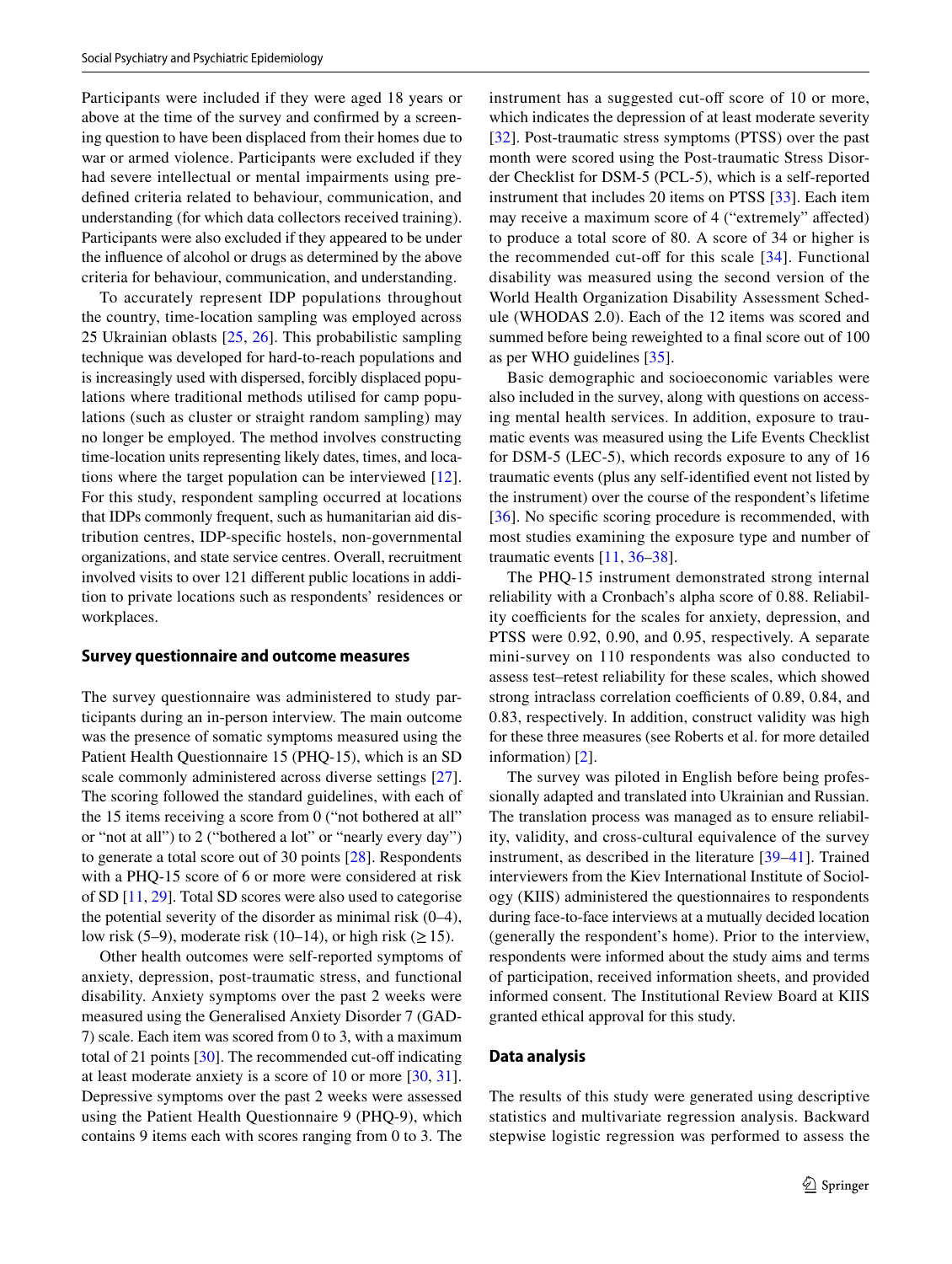association between SD risk and mental disorders, trauma exposure, and sociodemographic factors, with a dichotomous outcome of being at risk of SD (PHQ-15 score  $\geq$  6). The procedure for backward stepwise regression involved constructing an initial model containing a full set of potential covariates identified by the study team and the published literature, and eliminating variables individually until a final model was fitted. The multivariate model adjusted for age, economic status, gender, self-reported depression and PTSS, and trauma exposure.

A linear regression model was used to determine the relationship between SD risk and functional disability, with weighted WHODAS 2.0 scores used as the continuous outcome variable. The model included the covariates of age, economic status, occupation, self-reported mental disorders, and trauma exposure. Multivariate logistic regression was also performed to discern associations between being at risk of SD and mental health care utilisation over the past year.

The threshold for statistical significance was set at *p*<0.05. Adjustments were made to account for the survey sampling design with all study data weighted by oblast to reflect the nationwide distribution of IDPs. Data on characteristics of non-responders were not collected and so could not be factored into the analysis; however, the response rate was high at 89%. All analyses were performed using Stata 14.

## **Results**

The study sample was comprised of 2203 adult respondents throughout government-held areas in Ukraine, with an overall survey response rate of 89%. Around two-thirds (68%) of respondents were women and the remainder (32%) were men. This skewed gender ratio aligns with the past research on IDPs in Ukraine [\[42,](#page-8-22) [43\]](#page-8-23). The sample had a median age of 42 years and a mean age of 45.1 years. Only 22% of respondents were engaged in regular paid work and an additional 10% were in irregular paid work. Almost twothirds (59%) perceived their household economic situation as bad or very bad, while only 5% of households believed that their economic status was good or very good. Eightysix percent of respondents had been displaced for more than 12 months. For the mental health outcomes, 17% met the published cut-offs for the self-reported symptoms of anxiety, 22% for depression, and 26% for post-traumatic stress. Among those who were categorized as having self-reported anxiety, depression, or PTSS, the co-morbidity of SD risk was 80%, 80%, and 77%, respectively. Additional sample characteristics are provided in Table [1.](#page-3-0)

In terms of exposure to traumatic events, 332 (15%) respondents had experienced none of the events listed in the questionnaire, 455 (21%) individuals experienced 1

#### <span id="page-3-0"></span>**Table 1** Sample characteristics of respondents

|                                           | Ν    | $(\%)^{\mathrm{a}}$ |
|-------------------------------------------|------|---------------------|
| Gender                                    |      |                     |
| Men                                       | 704  | (31.9)              |
| Women                                     | 1499 | (68.1)              |
| Age                                       |      |                     |
| 18-29                                     | 432  | (19.6)              |
| $30 - 44$                                 | 758  | (34.4)              |
| $45 - 59$                                 | 522  | (23.7)              |
| $\geq 60$                                 | 490  | (22.3)              |
| Education                                 |      |                     |
| Primary complete or secondary incomplete  | 114  | (5.2)               |
| Secondary complete or tertiary incomplete | 1295 | (58.9)              |
| Tertiary                                  | 790  | (35.9)              |
| <b>Marital</b> status                     |      |                     |
| Married                                   | 1149 | (52.7)              |
| Divorced, widowed, or separated           | 590  | (27.1)              |
| Single                                    | 440  | (20.2)              |
| Occupation                                |      |                     |
| Paid work                                 | 766  | (35.0)              |
| Regular                                   | 489  | (22.4)              |
| Irregular                                 | 216  | (9.8)               |
| Self-employed                             | 61   | (2.8)               |
| Seeking work (unemployed)                 | 391  | (17.9)              |
| Housewife or maternity leave              | 239  | (10.9)              |
| Other (volunteer, student, and retired)   | 791  | (36.2)              |
| Economic status                           |      |                     |
| Good or very good                         | 110  | (5.2)               |
| Average                                   | 755  | (35.7)              |
| Bad or very bad                           | 1251 | (59.1)              |
| Time displaced                            |      |                     |
| $\leq$ 12 months                          | 293  | (13.5)              |
| $13-18$ months                            | 927  | (42.7)              |
| $>18$ months                              | 953  | (43.9)              |
| Official IDP status                       |      |                     |
| Yes                                       | 1989 | (91.7)              |
| No                                        | 179  | (8.3)               |
| Mental health                             |      |                     |
| Anxiety <sup>b</sup>                      | 337  | (17.5)              |
| Depression <sup>c</sup>                   | 414  | (22.1)              |
| PTSS <sup>d</sup>                         | 450  | (26.2)              |

a Percentages are shown relative to the total number of responses recorded per questionnaire item. For the mental disorders, these denominators are *N*=1929 (anxiety), *N*=1874 (depression), and *N*=1719 (PTSS)

 $b$ Based on GAD-7 score  $\geq 10$ 

 $c^{\circ}$ Based on PHQ-9 score  $\geq 10$ 

 $\text{d}$ Based on PCL-5 score  $\geq$  34

event, 354 (16%) experienced 2 events, 351 (16%) experienced 3 events, 322 (15%) experienced 4 events, and 380 (17%) experienced 5 or more events at some point in their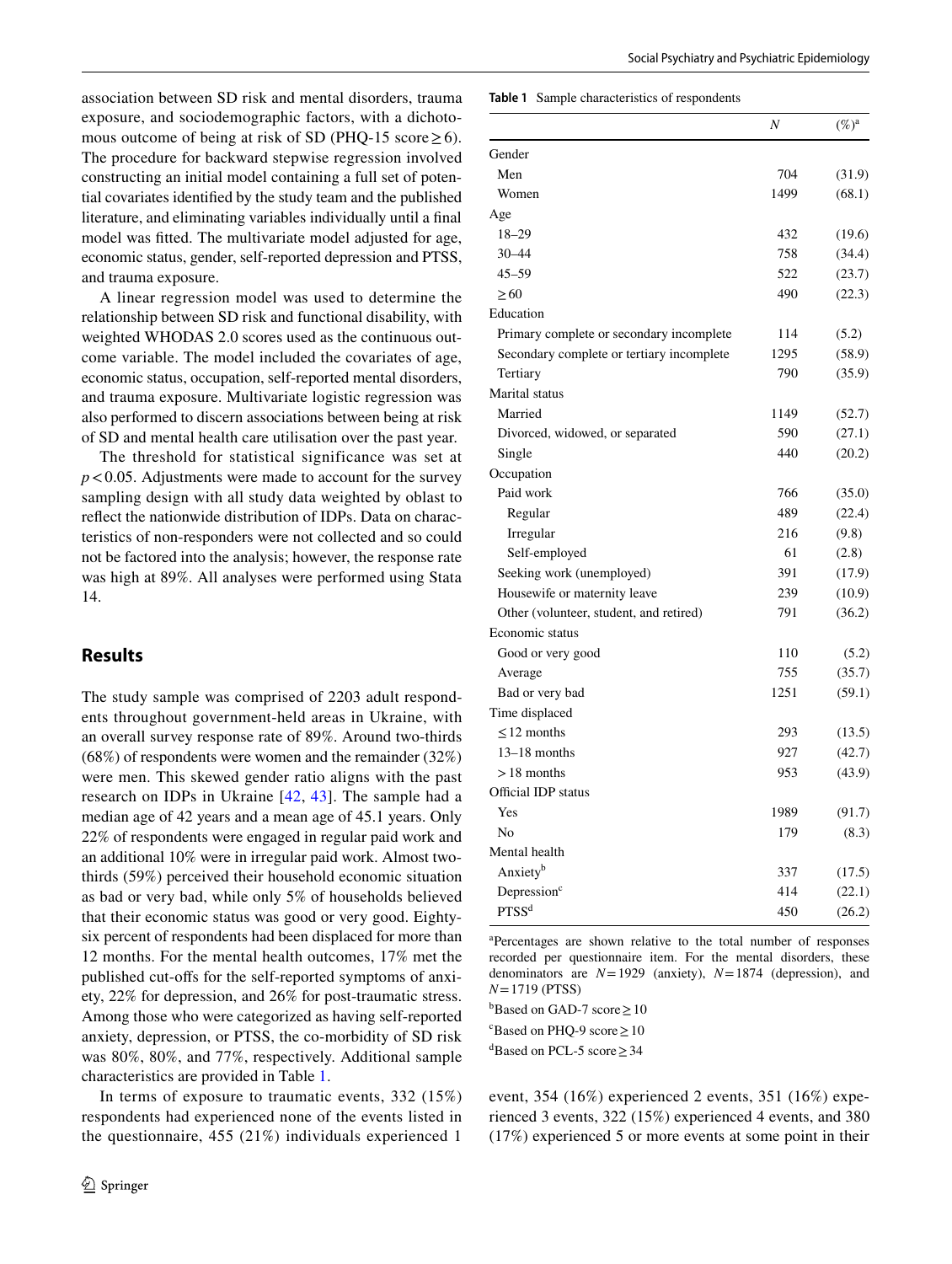lives. The most common traumatic events experienced were life-threatening illness or injury (*n*=354), fire or explosion

## <span id="page-4-0"></span>**Table 2** Risk and levels of SD

|                          | N    | $(\%)$ |
|--------------------------|------|--------|
| Risk of $SDa$            |      |        |
| Yes                      | 1142 | (55.1) |
| Nο                       | 930  | (44.9) |
| SD severity <sup>b</sup> |      |        |
| Minimal risk             | 778  | (37.5) |
| Low risk                 | 642. | (31.0) |
| Moderate risk            | 377  | (18.2) |
| High risk                | 275  | (13.3) |

<sup>a</sup>A PHQ-15 score of 6 or more classified respondents as being at risk of SD

b Levels of SD severity were determined using the following scale for PHQ-15 scores: minimal risk  $(0-4)$ , low risk  $(5-9)$ , moderate risk (10–14), and high risk  $(≥15)$ 

 $(n=638)$ , severe human suffering  $(n=931)$ , any other very stressful event or experience (*n*=1002), and combat or exposure to a war zone  $(n=1570)$ .

For the outcome of SD, the mean SD score was 7.42 (95% CI 7.18, 7.67). Over half (55%) of respondents were at risk of SD (PHQ-15 score  $\geq$  6). Among those with a more significant burden of somatic symptoms, 18% were at risk of moderate severity SD and 13% were at risk of high severity SD. Additional data on SD risk are available in Table [2](#page-4-0).

The multivariate logistic regression analysis revealed significant associations between the variables age, female gender, poor economic status, self-reported depression and PTSS, and multiple trauma exposures with being at risk of SD (Table [3\)](#page-4-1). For trauma exposure, experiencing 1 or more events were all significantly associated with SD risk. The strongest association was for respondents who had experienced 5 or more traumatic events [OR 6.75, (95% CI 3.78, 12.07),  $p < 0.001$ . We also explored the linear association of cumulative trauma exposure with SD by treating trauma exposure as a continuous variable in the same multivariate model and the resultant OR was 1.30 (95% CI 1.18, 1.42)  $(p < 0.0001)$ .

<span id="page-4-1"></span>**Table 3** Bivariate and multivariate analyses of factors associated with being at risk of SD

|                              | $\boldsymbol{N}$ | $(\%)^{\mathrm{a}}$ | Bivariate analysis |               |           | Multivariate analysis |               |           |
|------------------------------|------------------|---------------------|--------------------|---------------|-----------|-----------------------|---------------|-----------|
|                              |                  |                     | <b>OR</b>          | [95% CI]      | $p$ value | <b>OR</b>             | [95% CI]      | $p$ value |
| Gender                       |                  |                     |                    |               |           |                       |               |           |
| Men                          | 704              | (31.9)              | Ref                |               |           | Ref                   |               |           |
| Women                        | 1499             | (68.1)              | 1.96               | [1.56; 2.47]  | < 0.001   | 2.01                  | [1.45; 2.80]  | < 0.001   |
| Age (continuous)             | 2203             | (100.0)             | 1.06               | [1.05; 1.07]  | < 0.001   | 1.06                  | [1.04; 1.07]  | < 0.001   |
| Economic status <sup>b</sup> |                  |                     |                    |               |           |                       |               |           |
| Good or very good            | 110              | (5.2)               | Ref                |               |           | Ref                   |               |           |
| Average                      | 755              | (35.7)              | 3.95               | [2.18; 7.14]  | < 0.001   | 3.13                  | [1.31; 7.47]  | 0.010     |
| Bad or very bad              | 1251             | (59.1)              | 8.52               | [4.74; 15.3]  | < 0.001   | 3.72                  | [1.55; 8.94]  | 0.003     |
| Mental disorders             |                  |                     |                    |               |           |                       |               |           |
| Depression                   | 414              | (22.1)              | 8.33               | [5.82; 11.94] | < 0.001   | 2.88                  | [1.72; 4.80]  | < 0.001   |
| <b>PTSS</b>                  | 450              | (26.2)              | 7.80               | [5.68; 10.70] | < 0.001   | 3.19                  | [2.04; 4.98]  | < 0.001   |
| Trauma exposure <sup>c</sup> |                  |                     |                    |               |           |                       |               |           |
| No events                    | 332              | (15.1)              | Ref                |               |           | Ref                   |               |           |
| One event                    | 455              | (20.7)              | 1.86               | [1.31; 2.64]  | < 0.001   | 1.67                  | [0.98; 2.84]  | 0.058     |
| Two events                   | 354              | (16.1)              | 2.88               | [1.98; 4.17]  | < 0.001   | 3.93                  | [2.36; 6.55]  | < 0.001   |
| Three events                 | 351              | (16.0)              | 2.40               | [1.64; 3.52]  | < 0.001   | 2.36                  | [1.40; 3.97]  | < 0.001   |
| Four events                  | 322              | (14.7)              | 3.08               | [2.04; 4.66]  | < 0.001   | 2.70                  | [1.50; 4.87]  | < 0.001   |
| $Five + events$              | 380              | (17.3)              | 8.34               | [5.36; 12.97] | < 0.001   | 6.75                  | [3.78; 12.07] | < 0.001   |

*OR* odds ratios (adjusted in the multivariate analyses), *95% CI* 95% confidence interval, *SD risk* PHQ-15 score≥6

<sup>a</sup>Percentages are shown relative to the total number of responses recorded per questionnaire item

<sup>b</sup>To confirm the overall association of the Economic Status parameter on SD (i.e., rather than only the individual categorical variables within Economic Status), a Wald test was conducted which confirmed its significance in the overall model  $(p=0.0005)$ 

c To confirm the overall association of the Trauma Exposure parameter on SD (i.e., rather than only the individual categorical variables within Economic Status), a Wald test was conducted which confirmed its significance in the overall model  $(p < 0.0001)$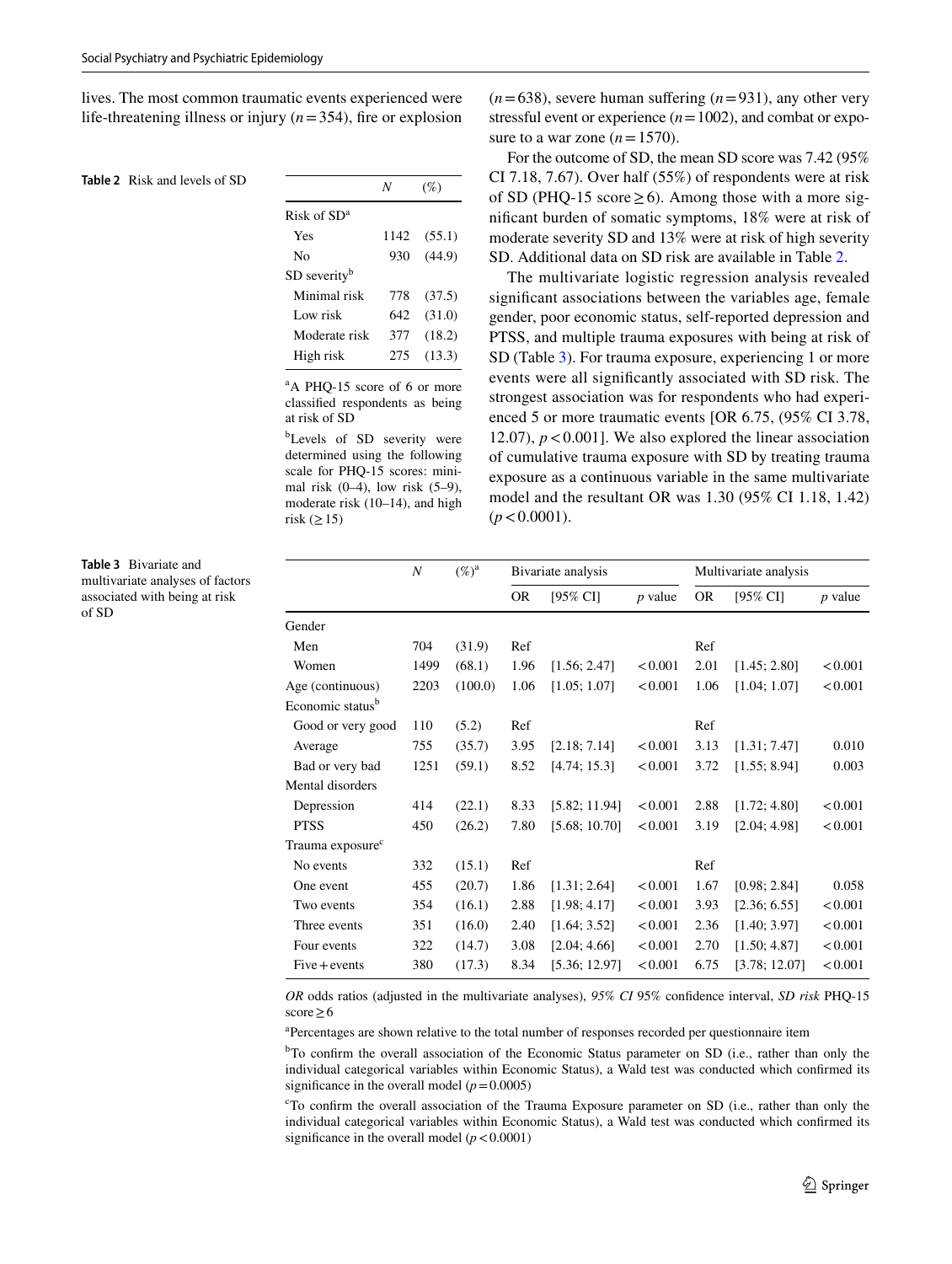A separate multivariate regression analysis was also conducted for an outcome of being at risk of high severity SD  $(\text{score} \geq 15)$ . This showed particularly strong associations with self-reported symptoms of depression (OR 7.21, [95%] CI 3.85, 13.49],  $p < 0.001$ ) and post-traumatic stress (OR 3.10, [95% CI 1.66, 5.81], *p*<0.001). Additional data on this regression analysis are available in Online Annex 1.

The association between SD risk and functional disability as a continuous outcome was significant ( $\beta$ =5.48, [95% CI 3.88, 7.08],  $p < 0.001$ ), after adjusting for age, economic status, occupation, anxiety, self-reported depression and PTSS, and trauma exposure.

We examined patterns of SD risk among those selfreporting mental health concerns (anxiety, nervousness, depression, insomnia, or other emotional/behavioural problems) in the past year. Within this group of 1425 respondents, there were 915 individuals who were also at risk of SD, of whom 203 (22%) sought care. The treatment modalities received by these care seekers were pharmacotherapy  $(n = 158, 78\%)$ , psychosocial support  $(n=115, 57\%)$ , and counselling or psychotherapy  $(n=84, 64)$ 41%). Some of these care seekers received more than one

treatment modality. For the 430 respondents who were not at risk of SD, care-seeking behaviour was considerably lower with only 43 (10%) attempting to obtain necessary care. Additional information is available in Fig. [1](#page-5-0).

For those individuals who did not have a mental disorder (self-reported symptoms of anxiety, depression, or post-traumatic stress using the screening instruments described above) but were at risk of SD, mental health care utilisation was also low. Only 40 (13%) individuals in this group sought care, while the remaining 255 (87%) respondents did not.

We further examined the association between SD risk and the binary outcome of mental health care utilisation. In a multivariate model (adjusted for age, gender, economic status, self-reported symptoms of anxiety, depression, post-traumatic stress, and trauma exposure), being at risk for SD was not significantly associated with the use of mental health services. However, being at risk of high severity SD was significantly associated with mental health care utilisation (OR = 2.32, [95% CI 1.33, 4.06],  $p = 0.003$ ).

<span id="page-5-0"></span>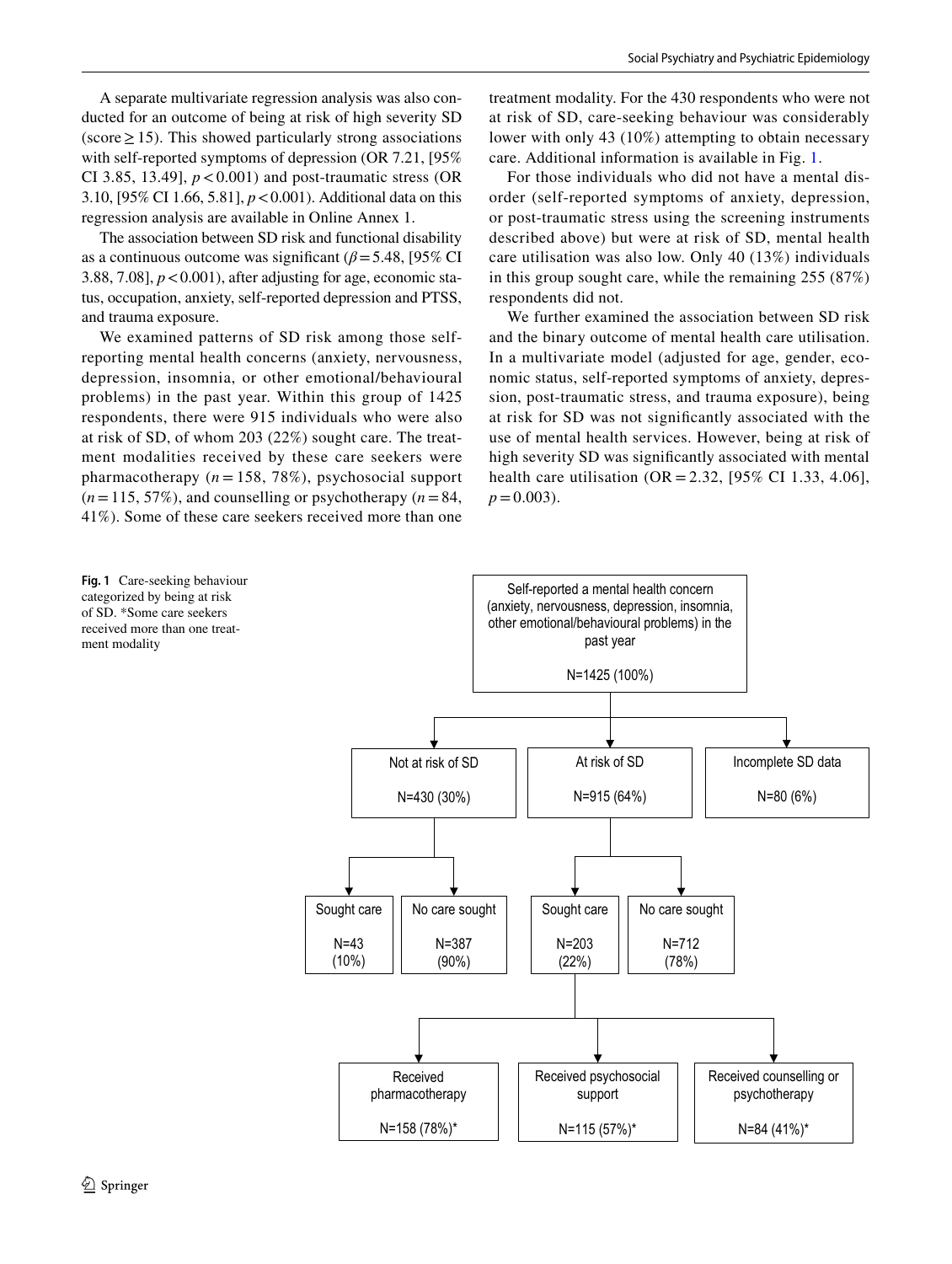## **Discussion**

In recent years, there has been an increase in research on mental health during humanitarian crises, such as international conflict or natural disasters, in low- and middleincome countries [\[44,](#page-8-24) [45\]](#page-8-25). However, the vast majority of this research focuses on common mental disorders such as anxiety, depression, and PTSD [\[5,](#page-7-3) [45](#page-8-25)–[47](#page-8-26)]. In humanitarian settings, there remains a scarcity of research on other mental health conditions such as SD [[48\]](#page-8-27). As many of these other disorders also have highly damaging effects on mental health and overall well-being, further research is required to identify these conditions of rising concern and dedicate appropriate resources towards them [[48,](#page-8-27) [49](#page-8-28)].

The results of our study highlight the large risk of SD among IDPs in Ukraine, with over half of respondents at risk for the condition. This is even higher than the 42% prevalence of SD risk recorded among IDPs in the Republic of Georgia [[11](#page-7-9)]. Among the respondents for the study of Georgian IDPs, 15% were at risk of moderate severity SD and 3% were at risk of high severity SD [[11\]](#page-7-9). In Ukraine, 18% of the study population were at risk of moderate severity SD, while 13% were at risk of high severity SD. This substantial proportion of respondents at risk of high severity SD has implications for both physical and mental health care utilisation in Ukraine. While the Ukrainian health system offers medical treatment free of charge for its citizens, awareness of primary and secondary care options for addressing the psychosomatic sequelae of trauma is limited. This suggests a gap in essential postconflict health services and the need for further capacity building, particularly around the integration of evidencebased mental health care practices into Ukrainian primary care.

In our study, being at risk of SD was significantly associated with the factors of self-reported depression and PTSS, increasing age, and multiple trauma exposures. These findings reflect conclusions from research conducted across diverse settings, including surveys of Georgian IDPs, Dutch primary care patients, Iraq war veterans, and American female trauma survivors [[11,](#page-7-9) [28,](#page-8-10) [50](#page-8-29)–[55](#page-9-0)]. Furthermore, in our sample, a separate linear regression analysis revealed a significant association between SD risk and increasing functional disability. Similar findings have been previously reported in Ethiopia and The Netherlands outside a humanitarian context [[56,](#page-9-1) [57\]](#page-9-2).

Despite our findings regarding the associations between SD risk and mental disorders, being at risk of SD was not significantly associated with mental health care utilisation when the regression model was adjusted for age, gender, economic status, and self-reported symptoms of anxiety, depression, and post-traumatic stress. However, there was

an association between being at risk of high severity SD and use of mental health services, likely owing to the severity of the somatic symptoms. It is important to consider the more frequent care-seeking behaviour of people at risk of high severity SD when planning for health services post-conflict to ensure that essential MHPSS services are available for those with more acute needs [[58](#page-9-3)–[60\]](#page-9-4).

The results of this study also highlight demographics that may require greater attention, including those who are female, of lower economic status, older, have experienced multiple traumatic events, and have other mental disorders such as depression or PTSD. For future health system planning and capacity building, these findings can be applied to ensure that limited resources are appropriately mobilised in addressing the risk of SD during the post-conflict period [[61,](#page-9-5) [62](#page-9-6)]. It is crucial to consider less-researched mental conditions such as SD in health system planning, so that MHPSS interventions are targeted to the precise needs of these populations. This is particularly the case in a setting such as Ukraine (and other regions affected by conflict and forced displacement) where health service availability is typically inadequate [[2,](#page-7-1) [63,](#page-9-7) [64\]](#page-9-8).

Our study findings suggest that there needs to be strong awareness by health care providers of SD risk among IDPs. It also requires recognition of various underlying psychological needs given the high levels of mental disorders among the study population. This necessitates a strengthening of mental health care diagnosis and services for IDPs in Ukraine, particularly at the primary health care level [\[2](#page-7-1)]. In this regard, there is evidence that culturally sensitive and adapted psychological approaches such as cognitive behavioural therapy (CBT) can help in the management of various types of somatic symptoms and related sequelae of mental disorders [[65–](#page-9-9)[67](#page-9-10)]. Evidence has also shown that high-quality social support is associated with decreased levels of SD and psychological distress during prolonged exile [[68,](#page-9-11) [69\]](#page-9-12).

## **Limitations**

An important limitation of this study was the absence of a pre-interview medical evaluation for survey respondents. The PHQ-15 screening instrument for somatic symptoms, while itself robust and well validated, is, nonetheless, not equipped to distinguish between symptoms that are physical or psychological in nature [[28](#page-8-10), [70](#page-9-13)]. This eliminated the opportunity for a medical explanation of physical symptoms and advances the possibility that our findings overrepresented the true levels of SD in the study population. Moreover, we were unable to make definitive comparisons to the non-displaced Ukrainian population due to the lack of a control group in our survey design. A risk of selection bias was also present due to a lack of relevant data on nonresponders, but a high survey response rate of 89% strongly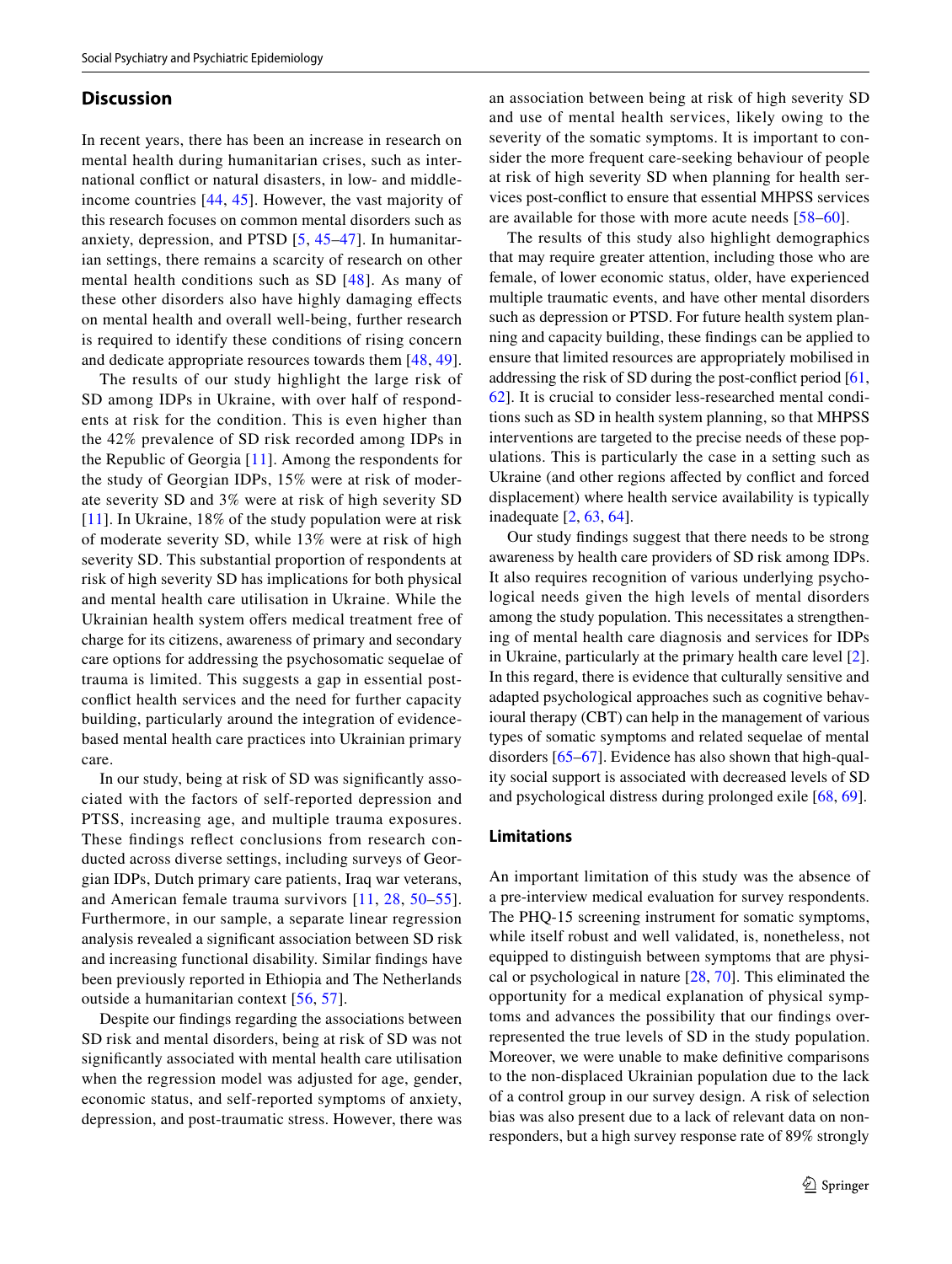mitigated this risk. Furthermore, the cross-sectional survey design precludes examining temporal trends in SD and causal relationships between SD and associated factors. The lack of data on SD incidence precluded our ability to make evidence-based recommendations for prevention strategies that could be generalised to populations in similar humanitarian settings. In addition, the questions that we asked on health care utilisation were limited to mental health services due to the focus on mental health care in the broader study. As a result, we did not capture data on utilisation of physical health services which, given the clinical manifestations of SD, may have been much higher than use of mental health services. We may also not have captured all somatic symptoms specific to the cultural context in Ukraine and how they may act as idioms of distress, and further work should take place following approaches used elsewhere [[29,](#page-8-11) [65](#page-9-9), [71\]](#page-9-14). This includes the need for more in-depth studies to strengthen cultural interpretation of somatic symptoms and its presentation in Ukraine and other conflict-affected settings, including the validity of SD measures as done for other outcomes among conflict-affected populations [[72](#page-9-15), [73](#page-9-16)].

## **Conclusion**

This study highlights the high levels of SD risk among IDPs in Ukraine following the 2016 conflict. SD risk was strongly associated with the presence of select mental disorders and multiple traumatic events sustained over a lifetime. Individuals at risk of very severe SD were more likely to seek out mental health care, which raises important questions for those involved in health care planning and delivery in Ukraine. Additional research would assist in enhancing our understanding of SD and appropriate responses to addressing the disorder in conflict-affected populations.

**Acknowledgements** We would like to thank the respondents participating in this study and the staff assisting with data collection for their contributions. This work was supported by a grant from the European Union's Instrument contributing to Stability and Peace (IcSP) under a project entitled "Psychosocial needs for peace: trauma rehabilitation and civic activism in Ukraine". The project was implemented by International Alert UK.

**Funding** The funder did not play a role in data collection, analysis, or interpretation.

## **Compliance with ethical standards**

**Conflict of interest** The authors have no conflicts of interest to declare.

**Ethical standards** All aspects of this study comply with institutional and national guidelines on research and human experimentation, in addition to the most recent revision of the Declaration of Helsinki.

## **References**

- <span id="page-7-0"></span>1. Woroniecka-Krzyzanowska D, Palaguta N (2017) Internally displaced persons and elections under military conflict in Ukraine. J Refugee Stud 30(1):27–46
- <span id="page-7-1"></span>2. Roberts B, Makhashvili N, Javakhishvili J, Karachevsky A, Kharchenko N, Shpiker M, Richardson E (2017) Mental health care utilisation among internally displaced persons in Ukraine: results from a nation-wide survey. Epidemiol Psychiatr Sci 1–12
- <span id="page-7-2"></span>3. Miller KE, Rasmussen A (2010) War exposure, daily stressors, and mental health in conflict and post-conflict settings: bridging the divide between trauma-focused and psychosocial frameworks. Soc Sci Med 70(1):7–16
- 4. Siriwardhana C, Adikari A, Pannala G, Siribaddana S, Abas M, Sumathipala A, Stewart R (2013) Prolonged internal displacement and common mental disorders in Sri Lanka: the COM-RAID study. PLoS One 8(5):e64742
- <span id="page-7-3"></span>5. de Jong JT, Komproe IH, van Ommeren M (2003) Common mental disorders in postconflict settings. Lancet 361(9375):2128–2130
- <span id="page-7-4"></span>6. Klymenko L (2016) The Holodomor law and national trauma construction in Ukraine. Can Slavon Papers 58(4):341–361
- <span id="page-7-5"></span>7. Bezo B, Maggi S (2015) Living in "survival mode": intergenerational transmission of trauma from the Holodomor genocide of 1932–1933 in Ukraine. Soc Sci Med 134:87–94
- <span id="page-7-6"></span>8. Bezo B, Maggi S (2015) The intergenerational impact of the Holodomor genocide on gender roles, expectations and performance: the Ukrainian experience. Ann Psychiatry Mental Health 3(3):1030
- <span id="page-7-7"></span>9. Nidzvetska S, Rodriguez-Llanes JM, Aujoulat I, Cuesta JG, Tappis H, van Loenhout JAF, Guha-Sapir D (2017) Maternal and child health of internally displaced persons in Ukraine: a qualitative study. Int J Environ Res Public Health 14(1):54
- <span id="page-7-8"></span>10. Morina N, Ford JD, Risch AK, Morina B, Stangier U (2010) Somatic distress among Kosovar civilian war survivors: relationship to trauma exposure and the mediating role of experiential violence. Soc Psychiatry Psychiatr Epidemiol 45(12):1167–1177
- <span id="page-7-9"></span>11. Comellas RM, Makhashvili N, Chikovani I, Patel V, McKee M, Bisson J, Roberts B (2015) Patterns of somatic distress among conflict-affected persons in the Republic of Georgia. J Psychosom Res 78(5):466–471
- <span id="page-7-10"></span>12. Barsky AJ, Orav EJ, Bates DW (2005) Somatization increases medical utilization and costs independent of psychiatric and medical comorbidity. Arch Gen Psychiatry 62(8):903–910
- <span id="page-7-15"></span>13. Gureje O, Simon GE, Ustun TB, Goldberg DP (1997) Somatization in cross-cultural perspective: a World Health Organization study in primary care. Am J Psychiatry 154(7):989–995
- <span id="page-7-11"></span>14. Reid S, Wessely S, Crayford T, Hotopf M (2002) Frequent attenders with medically unexplained symptoms: service use and costs in secondary care. Br J Psychiatry 180:248–253
- <span id="page-7-12"></span>15. International Medical Corps. Mental health in transition: Assessment and guidance for strengthening integration of mental health into primary health care and community-based service platforms in Ukraine. Updated 31 Oct 2017 [cited 15 Oct 2018]. [http://documents.worldbank.org/curated/en/310711509516280](http://documents.worldbank.org/curated/en/310711509516280173/pdf/120767-WP-Revised-WBGUkraineMentalHealthFINALwebvpdfnov.pdf) [173/pdf/120767-WP-Revised-WBGUkraineMentalHealthFIN](http://documents.worldbank.org/curated/en/310711509516280173/pdf/120767-WP-Revised-WBGUkraineMentalHealthFINALwebvpdfnov.pdf) [ALwebvpdfnov.pdf](http://documents.worldbank.org/curated/en/310711509516280173/pdf/120767-WP-Revised-WBGUkraineMentalHealthFINALwebvpdfnov.pdf)
- <span id="page-7-13"></span>16. Bromet EJ, Gluzman S, Schwartz JE, Goldgaber D (2002) Somatic symptoms in women 11 years after the Chornobyl accident: prevalence and risk factors. Environ Health Perspect 110(4):625–629
- <span id="page-7-14"></span>17. Cwikel J, Abdelgani A, Goldsmith JR, Quastel M, Yevelson II (1997) Two-year follow-up study of stress-related disorders among immigrants to Israel from the Chernobyl area. Environ Health Perspect 105(6):1545–1550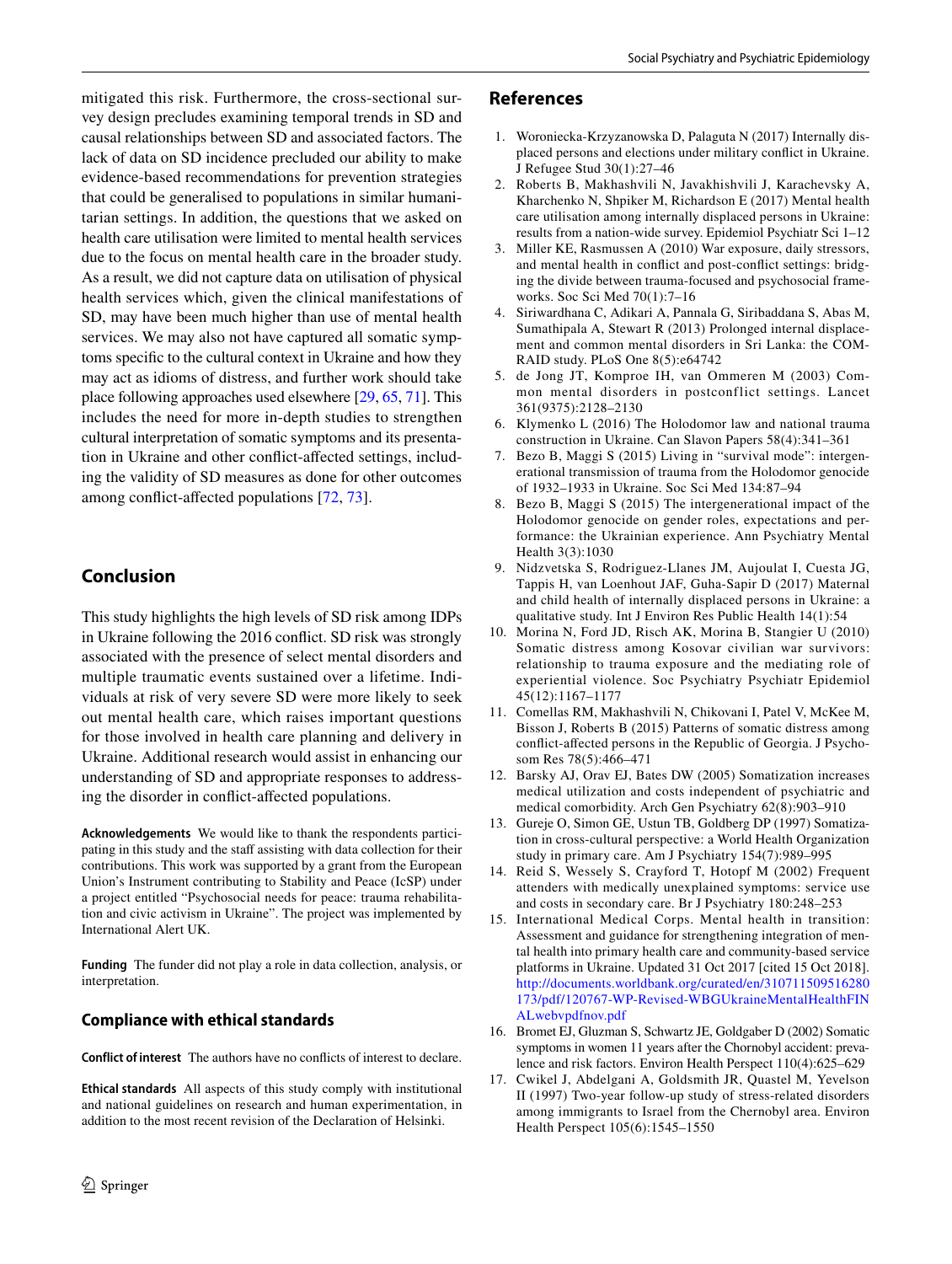- <span id="page-8-0"></span>18. Creed F, Barsky A (2004) A systematic review of the epidemiology of somatisation disorder and hypochondriasis. J Psychosom Res 56(4):391–408
- <span id="page-8-1"></span>19. Bagayogo IP, Interian A, Escobar JI (2013) Transcultural aspects of somatic symptoms in the context of depressive disorders. Adv Psychosom Med 33:64–74
- <span id="page-8-2"></span>20. Hinton DE, Hofmann SG, Pitman RK, Pollack MH, Barlow DH (2008) The panic attack–posttraumatic stress disorder model: applicability to orthostatic panic among Cambodian refugees. Cognit Behav Therapy 37(2):101–116
- <span id="page-8-3"></span>21. Broers T, Hodgetts G, Batic-Majanovic O, Petrovic V, Hasanagic M, Godwin M (2006) Prevalence of mental and social disorders in adults attending primary care centers in Bosnia and Herzegovina. Croat Med J 47(3):478–484
- <span id="page-8-4"></span>22. Morina N, Ford JD, Risch AK, Morina B, Stangier U (2010) Somatic distress among Kosovar civilian war survivors: relationship to trauma exposure and the mediating role of experiential avoidance. Soc Psychiatry Psychiatr Epidemiol 45:1167–1177
- <span id="page-8-5"></span>23. Cerutti R, Spensieri V, Valastro C, Presaghi F, Canitano R, Guidetti V (2017) A comprehensive approach to understand somatic symptoms and their impact on emotional and psychosocial functioning in children. PLoS One 12(2):e0171867
- <span id="page-8-6"></span>24. Harris AM, Orav EJ, Bates DW, Barsky AJ (2009) Somatization increases disability independent of comorbidity. J Gen Intern Med 24(2):155–161
- <span id="page-8-7"></span>25. Semaan S (2010) Time-space sampling and respondent-driven sampling with hard-to-reach populations. Methodol Innov Online 5(2):60–75
- <span id="page-8-8"></span>26. Karon JM, Wejnert C (2012) Statistical methods for the analysis of time-location sampling data. J Urban Health 89(3):565–586
- <span id="page-8-9"></span>27. Kocalevent R-D, Hinz A, Brahler E (2013) Standardization of a screening instrument (PHQ-15) for somatization disorder in the general population. BMC Psychiatry 13:91
- <span id="page-8-10"></span>28. Kroenke K, Spitzer RL, Williams JB (2002) The PHQ-15: validity of a new measure for evaluating the severity of somatic symptoms. Psychosom Med 64(2):258–266
- <span id="page-8-11"></span>29. van Ravesteijn H, Wittkampf K, Lucassen P, van de Lisdonk E, van den Hoogen H, van Weert H, Huijser J, Schene A, van Weel C, Speckens A (2009) Detecting somatoform disorders in primary care with the PHQ-15. Ann Family Med 7(3):232–238
- <span id="page-8-12"></span>30. Lowe B, Decker O, Muller S, Brahler E, Schellberg D, Herzog W, Herzberg PY (2008) Validation and standardization of the Generalized Anxiety Disorder Screener (GAD-7) in the general population. Med Care 46(3):266–274
- <span id="page-8-13"></span>31. Spitzer RL, Kroenke K, Williams JB, Lowe B (2006) A brief measure for assessing generalized anxiety disorder: the GAD-7. Arch Intern Med 166(10):1092–1097
- <span id="page-8-14"></span>32. Kroenke K, Spitzer RL, Williams JB (2001) The PHQ-9: validity of a brief depression severity measure. J Gen Intern Med 16(9):606–613
- <span id="page-8-15"></span>33. Blevins CA, Weathers FW, Davis MT, Witte TK, Domino JL (2015) The posttraumatic stress disorder checklist for DSM-5 (PCL-5): development and initial psychometric evaluation. J Trauma Stress 28(6):489–498
- <span id="page-8-16"></span>34. Ashbaugh AR, Houle-Johnson S, Herbert C, El-Hage W, Brunet A (2016) Psychometric validation of the English and French versions of the posttraumatic stress disorder checklist for DSM-5 (PCL-5). PLoS One 11(10):e0161645
- <span id="page-8-17"></span>35. World Health Organization. WHO disability assessment schedule 2.0 (WHODAS 2.0). Updated 4 Sep 2017 [cited 15 Sep 2017]. [http://www.who.int/classifications/icf/more\\_whodas/en/](http://www.who.int/classifications/icf/more_whodas/en/)
- <span id="page-8-18"></span>36. National Center for PTSD. Life events checklist for DSM-5 (LEC-5). Updated 11 Apr 2017 [cited 15 Sep 2017]. [https://www.ptsd.](https://www.ptsd.va.gov/professional/assessment/te-measures/life_events_checklist.asp) [va.gov/professional/assessment/te-measures/life\\_events\\_checklist.](https://www.ptsd.va.gov/professional/assessment/te-measures/life_events_checklist.asp) [asp](https://www.ptsd.va.gov/professional/assessment/te-measures/life_events_checklist.asp)
- 37. Gray MJ, Litz BT, Hsu JL, Lombardo TW (2004) Psychometric properties of the life events checklist. Assessment 11(4):330–341
- <span id="page-8-19"></span>38. Bae H, Kim D, Koh H, Kim Y, Park JS (2008) Psychometric properties of the Life Events Checklist–Korean version. Psychiatry Investig 5(3):163–167
- <span id="page-8-20"></span>39. Beaton DE, Bombardier C, Guillemin F, Ferraz MB (2000) Guidelines for the process of cross-cultural adaptation of self-report measures. Spine 25(24):3186–3191
- 40. Cha E-S, Kim KH, Erlen JA (2007) Translation of scales in cross-cultural research: issues and techniques. J Adv Nurs 58(4):386–395
- <span id="page-8-21"></span>41. van Ommeren M, Sharma B, Thapa S, Makaju R, Prasain D, Bhattarai R, de Jong J (1999) Preparing instruments for transcultural research: use of the translation monitoring form with Nepalispeaking Bhutanese refugees. Transcult Psychiatry 36(3):285–301
- <span id="page-8-22"></span>42. UNICEF. Elderly assessment in government controlled areas of Donetsk and Luhansk oblasts. Updated 29 Feb 2016 [cited 15 Sep 2017]. [https://www.humanitarianresponse.info/system/files/](https://www.humanitarianresponse.info/system/files/documents/files/oldpeople_assessment_cdc_gca_presentation.pdf) [documents/files/oldpeople\\_assessment\\_cdc\\_gca\\_presentation.pdf](https://www.humanitarianresponse.info/system/files/documents/files/oldpeople_assessment_cdc_gca_presentation.pdf)
- <span id="page-8-23"></span>43. UNOCHA (2017) Humanitarian needs overview. Updated Nov 2016 [cited 15 Sept 2017]. [https://www.humanitarianresponse](https://www.humanitarianresponse.info/system/files/documents/files/ukraine_humanitarian_needs_overview_2017_eng.pdf) [.info/system/files/documents/files/ukraine\\_humanitarian\\_needs](https://www.humanitarianresponse.info/system/files/documents/files/ukraine_humanitarian_needs_overview_2017_eng.pdf) [\\_overview\\_2017\\_eng.pdf](https://www.humanitarianresponse.info/system/files/documents/files/ukraine_humanitarian_needs_overview_2017_eng.pdf)
- <span id="page-8-24"></span>44. Blanchet K, Sistenich V, Ramesh A, Frison S, Warren E, Smith J, Hossain M, Knight A, Lewis C, Post N, Woodward A, Ruby A, Dahab M, Pantuliano S, Roberts B. An evidence review of research on health interventions in humanitarian crises. Updated 22 Oct 2015 [cited 15 Sep 2017]. [http://www.elrha.org/wp-conte](http://www.elrha.org/wp-content/uploads/2015/01/Evidence-Review-22.10.15.pdf) [nt/uploads/2015/01/Evidence-Review-22.10.15.pdf](http://www.elrha.org/wp-content/uploads/2015/01/Evidence-Review-22.10.15.pdf)
- <span id="page-8-25"></span>45. Bangpan M, Dickson K, Felix L, Chiumento A (2017) The impact of mental health and psychosocial support interventions on people affected by humanitarian emergencies: a systematic review. Humanitarian Evidence Programme. Oxfam Great Britain, Oxford
- 46. Neria Y, Nandi A, Galea S (2008) Post-traumatic stress disorder following disasters: a systematic review. Psychol Med 38(4):467–480
- <span id="page-8-26"></span>47. Siriwardhana C, Stewart R (2013) Forced migration and mental health: prolonged internal displacement, return migration and resilience. Int Health 5(1):19–23
- <span id="page-8-27"></span>48. Tol WA, Barbiu C, Galapatti A, Silove D, Betancourt TS, Souza R, Golaz A, van Ommeren M (2011) Mental health and psychosocial support in humanitarian settings: linking practice and research. Lancet 378(9802):1581–1591
- <span id="page-8-28"></span>49. de Moraes Weintraub ACA, Garcia MG, Birri E, Severy N, Ferir MC, Tayler-Smith K, Nadera DP, van Ommeren M (2016) Not forgetting severe mental disorders in humanitarian emergencies: a descriptive study from the Philippines. Int Health 8(5):336–344
- <span id="page-8-29"></span>50. de Waal MW, Arnold IA, Eekhof JA, van Hemert AM (2004) Somatoform disorders in general practice: prevalence, functional impairment and comorbidity with anxiety and depressive disorders. Br J Psychiatry 184:470–476
- 51. Hoge CW, Terhakopian A, Castro CA, Messer SC, Engel CC (2007) Association of posttraumatic stress disorder with somatic symptoms, health care visits, and absenteeism among Iraq war veterans. Am J Psychiatry 164(1):150–153
- 52. Kroenke K (2005) Somatic symptoms and depression: a double hurt. Primary Care Companion J Clin Psychiatry 7(4):148–149
- 53. Shidhaye R, Mendenhall E, Sumathipala K, Sumathipala A, Patel V (2013) Association of somatoform disorders with anxiety and depression in women in low- and middle-income countries: a systematic review. Int Rev Psychiatry 25(1):65–76
- 54. McCall-Hosenfeld J, Winter M, Heeren T, Liebschutz JM (2014) The association of interpersonal trauma with somatic symptom severity in a primary care population with chronic pain: exploring the role of gender and the mental health sequelae of trauma. J Psychosom Res 77(3):196–204